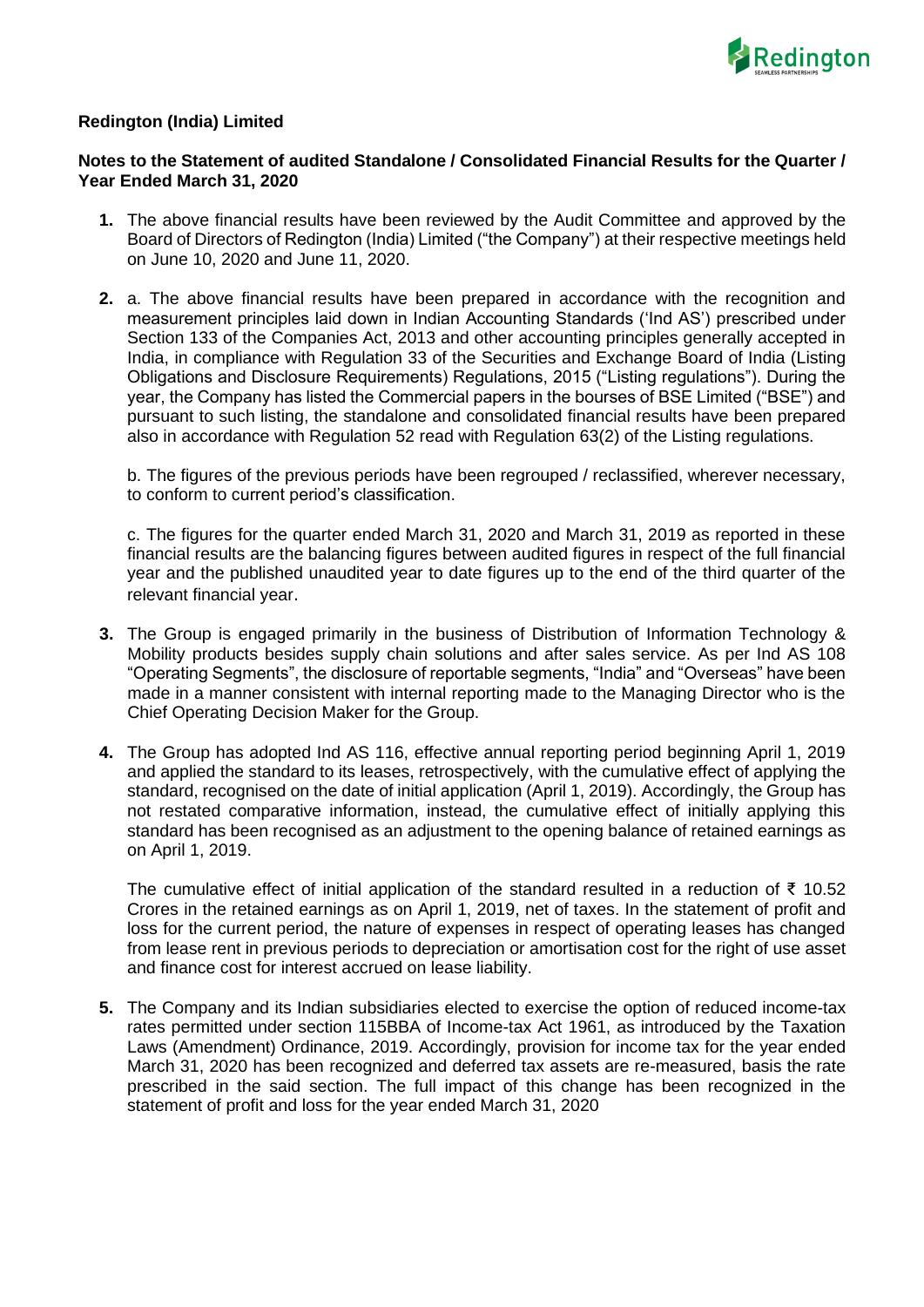

- **6.** During this quarter,
	- **a.** The Board of Directors has declared and paid an interim dividend of ₹ 2.80 per Equity Share of ₹ 2/- each i.e., 140% of face value per share.
	- **b.** The Company's 100% subsidiary ProConnect Supply Chains Solutions Limited (ProConnect) has acquired the balance 10% stake in its step-down subsidiary, Auroma Logistics Private Limited (Auroma). With this acquisition, Auroma becomes a whollyowned subsidiary of ProConnect.
- **7.** Impact of COVID-19:

In March 2020, the World Health Organisation declared COVID-19 to be a pandemic. The Group has adopted measures to curb the spread of infection in order to protect the health of its employees and ensure business continuity with minimal disruption. In view of the pandemic relating to COVID-19, the Group has considered internal and external information and has performed an analysis based on current estimates while assessing the recoverability of assets including trade receivables, inventories and other current / non-current assets (net of provisions established) for any possible impact on the financial results. The Group has also assessed the impact of this whole situation on its capital and financial resources, profitability, liquidity position, internal financial controls etc., and is of the view that based on its present assessment, this situation does not materially impact these financial results of the Group. The Group will continue to closely monitor any material changes to future economic conditions.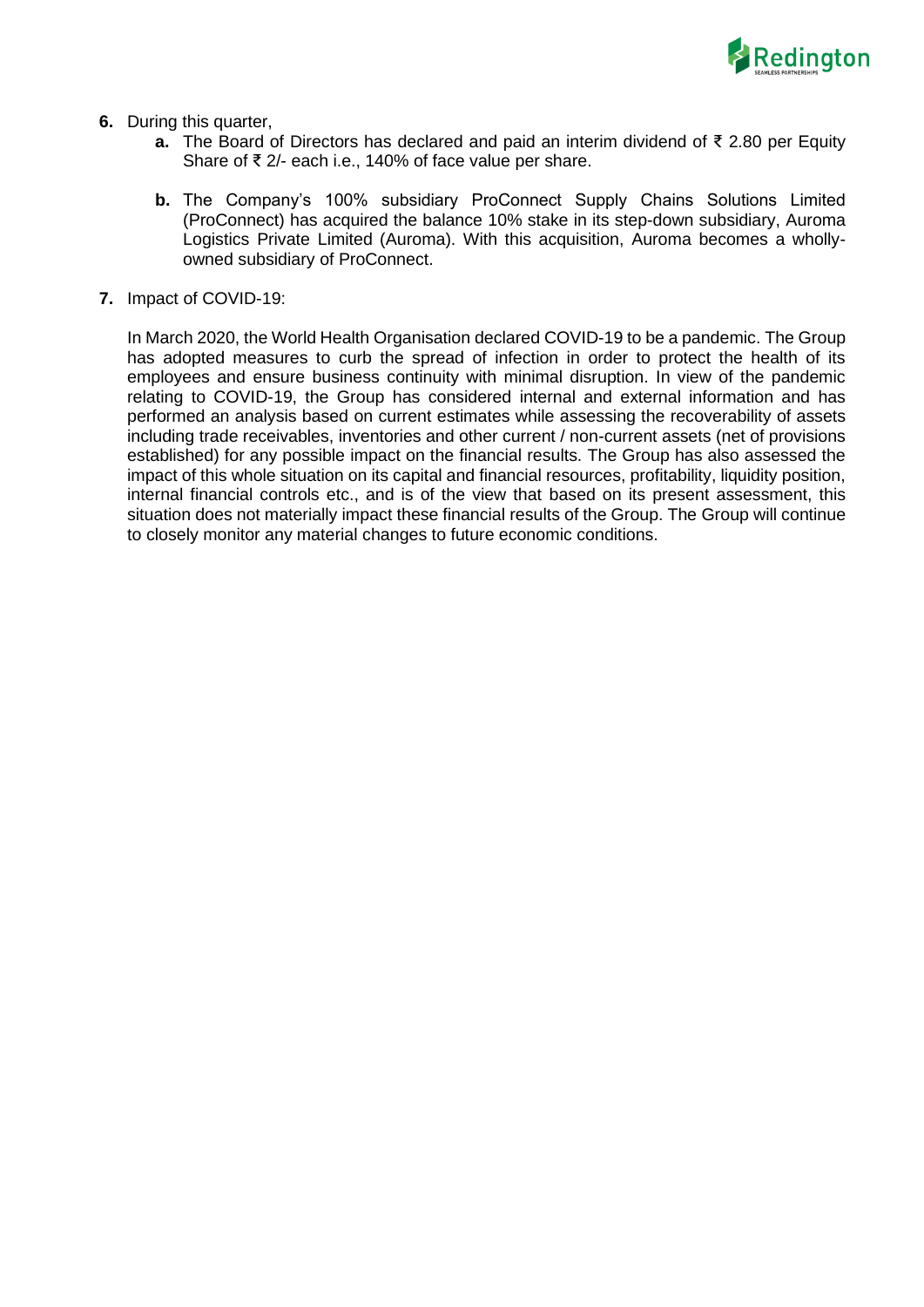

## **8.** Statement of Assets and Liabilities:

|                                                                                            | ₹. In Crores                                             |                 |                                |                   |  |
|--------------------------------------------------------------------------------------------|----------------------------------------------------------|-----------------|--------------------------------|-------------------|--|
|                                                                                            | <b>Standalone</b>                                        |                 | Consolidated<br>As at<br>As at |                   |  |
| <b>Particulars</b>                                                                         | As at<br>As at<br>March 31,<br>March 31,<br>2020<br>2019 |                 | March 31,<br>2020              | March 31,<br>2019 |  |
|                                                                                            | Audited                                                  | <b>Audited</b>  | <b>Audited</b>                 | <b>Audited</b>    |  |
| <b>ASSETS</b>                                                                              |                                                          |                 |                                |                   |  |
| Non-current assets                                                                         |                                                          |                 |                                |                   |  |
| Property, Plant and Equipment                                                              | 28.22                                                    | 83.84           | 174.11                         | 186.87            |  |
| Capital work-in progress                                                                   |                                                          | 2.78            | 0.06                           | 7.56              |  |
| Right-of-use-assets                                                                        | 23.24                                                    |                 | 230.26                         | ٠                 |  |
| Investment property                                                                        | 51.81                                                    |                 |                                |                   |  |
| Goodwill                                                                                   |                                                          |                 | 18.38                          | 22.03             |  |
| Other intangible assets                                                                    | 36.26                                                    | 0.97            | 291.67                         | 245.40            |  |
| Intangible assets under development                                                        |                                                          | 30.27           | 11.41                          | 30.27             |  |
| <b>Financial Assets</b>                                                                    |                                                          |                 |                                |                   |  |
| Investments in Subsidiaries and Associate                                                  | 644.67                                                   | 638.45          |                                |                   |  |
| Others financial assets                                                                    | 2.68                                                     | 2.08            | 20.24                          | 25.72             |  |
| Deferred tax assets (net)                                                                  | 18.10                                                    | 22.87           | 29.95                          | 40.14             |  |
| Income tax assets (net)                                                                    | 130.35                                                   | 101.58          | 147.93                         | 105.12            |  |
| Other non-current assets                                                                   | 72.89                                                    | 84.27           | 78.56                          | 89.02             |  |
| Total non-current assets                                                                   | 1,008.22                                                 | 967.11          | 1,002.57                       | 752.13            |  |
|                                                                                            |                                                          |                 |                                |                   |  |
| <b>Current assets</b>                                                                      |                                                          |                 |                                |                   |  |
| Inventories                                                                                | 1,118.38                                                 | 1,532.97        | 3,672.76                       | 3,859.17          |  |
| <b>Financial assets:</b>                                                                   |                                                          |                 |                                |                   |  |
| Investments                                                                                |                                                          |                 |                                | 7.03              |  |
| Trade receivables                                                                          | 2,805.58                                                 | 2,381.26        | 7,032.00                       | 6,278.56          |  |
| Cash and cash equivalents                                                                  | 617.33                                                   | 121.14          | 2,343.54                       | 866.64            |  |
| Other bank balances                                                                        | 0.25                                                     | 0.15            | 33.54                          | 10.55             |  |
| Loans<br>Other financial assets                                                            |                                                          | 32.00           | 2.00                           | 44.00             |  |
| Other current assets                                                                       | 46.71<br>117.19                                          | 30.49<br>141.10 | 199.67<br>370.15               | 264.22<br>338.38  |  |
|                                                                                            |                                                          |                 |                                |                   |  |
| <b>Total current assets</b>                                                                | 4,705.44                                                 | 4,239.11        | 13,653.66                      | 11,668.55         |  |
| <b>Total assets</b>                                                                        | 5,713.66                                                 | 5,206.22        | 14,656.23                      | 12,420.68         |  |
| <b>EQUITY AND LIABILITIES</b>                                                              |                                                          |                 |                                |                   |  |
| Equity                                                                                     |                                                          |                 |                                |                   |  |
| Equity share capital                                                                       | 77.82                                                    | 77.82           | 77.82                          | 77.82             |  |
| Other equity                                                                               | 1,723.97                                                 | 1,526.12        | 4,231.03                       | 3,828.16          |  |
| Equity attributable to the shareholders of the Company                                     | 1,801.79                                                 | 1,603.94        | 4,308.85                       | 3,905.98          |  |
| Non-controlling interests                                                                  |                                                          |                 | 381.27                         | 344.67            |  |
| <b>Total equity</b>                                                                        | 1,801.79                                                 | 1,603.94        | 4,690.12                       | 4,250.65          |  |
|                                                                                            |                                                          |                 |                                |                   |  |
| Liabilities<br><b>Non-current liabilities</b>                                              |                                                          |                 |                                |                   |  |
| <b>Financial liabilities</b>                                                               |                                                          |                 |                                |                   |  |
| Borrowings                                                                                 |                                                          | 0.94            |                                | 24.54             |  |
| Lease liabilities                                                                          | 17.14                                                    |                 | 164.53                         |                   |  |
| Others                                                                                     |                                                          |                 | 0.38                           | 7.00              |  |
| Provisions                                                                                 | 26.14                                                    | 17.83           | 124.76                         | 97.10             |  |
| Deferred tax liabilities (net)                                                             |                                                          |                 | 4.90                           | 1.53              |  |
| <b>Total non-current liabilities</b>                                                       | 43.28                                                    | 18.77           | 294.57                         | 130.17            |  |
| <b>Current liabilities</b>                                                                 |                                                          |                 |                                |                   |  |
| <b>Financial liabilities</b>                                                               |                                                          |                 |                                |                   |  |
| Borrowings                                                                                 | 1,172.30                                                 | 829.61          | 2,537.48                       | 1,282.86          |  |
| Lease liabilities                                                                          | 10.37                                                    |                 | 72.70                          |                   |  |
| Trade payables                                                                             |                                                          |                 |                                |                   |  |
| (A) total outstanding dues of micro enterprises and small enterprises                      | 34.24                                                    | 92.21           | 34.63                          | 92.21             |  |
| (B) total outstanding dues of creditors other than micro enterprises and small enterprises | 2,268.91                                                 | 2,294.54        | 6,240.52                       | 5,812.65          |  |
| Other financial liabilities                                                                | 140.15                                                   | 173.07          | 184.79                         | 204.00            |  |
| Other current liabilities                                                                  | 197.07                                                   | 191.80          | 486.94                         | 598.03            |  |
| Provisions                                                                                 | 2.36                                                     | 2.28            | 20.94                          | 17.67             |  |
| Current tax liabilities                                                                    | 43.19                                                    |                 | 93.54                          | 32.44             |  |
| <b>Total current liabilities</b>                                                           | 3,868.59                                                 | 3,583.51        | 9,671.54                       | 8,039.86          |  |
| <b>Total liabilities</b>                                                                   | 3,911.87                                                 | 3,602.28        | 9,966.11                       | 8,170.03          |  |
| <b>Total equity and liabilities</b>                                                        | 5,713.66                                                 | 5,206.22        | 14,656.23                      | 12,420.68         |  |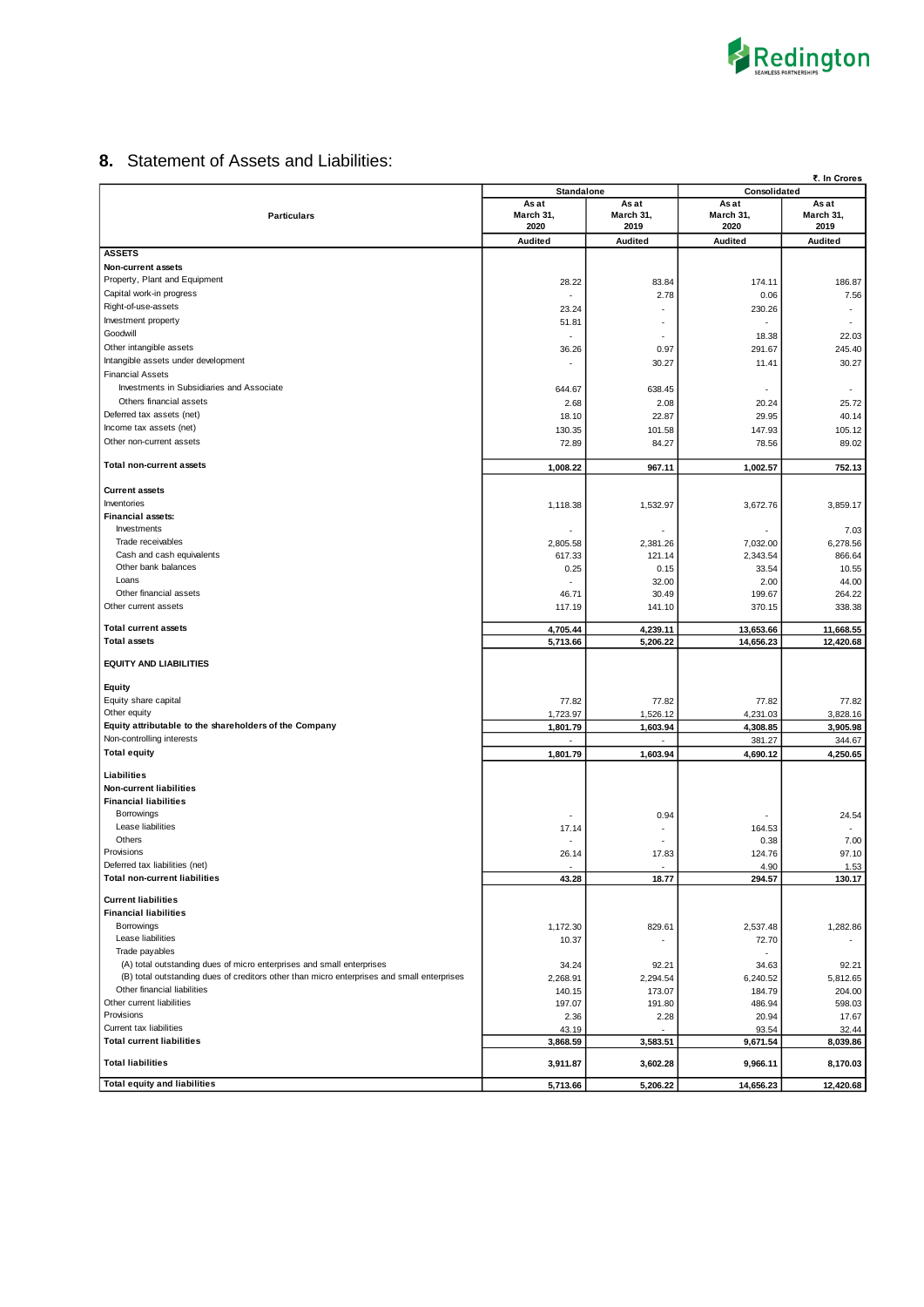

## **9.** Statement of Cash flows

|                                                                                                                                                                            |                                      |                                            |                                             | ₹. In Crores                         |
|----------------------------------------------------------------------------------------------------------------------------------------------------------------------------|--------------------------------------|--------------------------------------------|---------------------------------------------|--------------------------------------|
|                                                                                                                                                                            | <b>Standalone</b>                    |                                            | Consolidated                                |                                      |
| Particulars                                                                                                                                                                | For the year ended<br>March 31, 2020 | For the year ended<br><b>March 31,2019</b> | For the year ended<br><b>March 31, 2020</b> | For the year ended<br>March 31, 2019 |
| A. Cash flow from operating activities                                                                                                                                     |                                      |                                            |                                             |                                      |
| Profit for the year                                                                                                                                                        | 489.60                               | 152.14                                     | 533.92                                      | 484.47                               |
| Adjustments for:                                                                                                                                                           |                                      |                                            |                                             |                                      |
| - Income tax expense recognised in profit and loss                                                                                                                         | 136.20                               | 73.64                                      | 158.36                                      | 138.87                               |
| - Depreciation and amortisation expense                                                                                                                                    | 26.22                                | 12.30                                      | 155.40                                      | 63.36                                |
| - Finance costs                                                                                                                                                            | 104.81                               | 121.59                                     | 219.06                                      | 204.15                               |
| - Interest income                                                                                                                                                          | (1.26)                               | (4.34)                                     | (22.73)                                     | (21.80)                              |
| - Stock compensation expense<br>- Impairment of goodwill and other intangibles                                                                                             | 4.43                                 | 8.26                                       | 10.76<br>4.68                               | 16.71<br>71.06                       |
| - Allowance for doubtful receivables and other financial assets                                                                                                            | 47.51                                | 37.28                                      | 100.00                                      | 66.94                                |
| - Dividend income from subsidiaries                                                                                                                                        | (350.35)                             | (18.54)                                    |                                             |                                      |
| - Income received from short-term investments                                                                                                                              | (2.37)                               | (1.97)                                     | (3.26)                                      | (2.36)                               |
| - Unrealised exchange loss / (gain) (net)                                                                                                                                  | (3.85)                               | 0.98                                       | (6.26)                                      | 0.35                                 |
| - Gain on sale of property, plant and equipment (net)                                                                                                                      | (0.75)                               | (3.95)                                     | (0.96)                                      | (4.02)                               |
| Operating profit before working capital changes                                                                                                                            | 450.19                               | 377.39                                     | 1,148.97                                    | 1,017.73                             |
| (Increase) in trade receivables                                                                                                                                            | (450.25)                             | (197.84)                                   | (449.14)                                    | (57.29)                              |
| Decrease / (Increase) in other assets                                                                                                                                      | 29.74                                | (51.71)                                    | 83.06                                       | (139.52)                             |
| Decrease / (Increase) in inventories                                                                                                                                       | 414.59                               | (443.49)                                   | 405.72                                      | (653.56)                             |
| (Decrease) / Increase in other liabilities                                                                                                                                 | 8.45                                 | 20.62                                      | (208.28)                                    | 84.78                                |
| (Decrease) / Increase in trade payables                                                                                                                                    | (100.66)                             | 745.19                                     | 101.19                                      | 1,008.25                             |
| Increase in provisions<br>Cash generated from operations                                                                                                                   | 3.39<br>355.45                       | 1.01<br>451.17                             | 12.06<br>1,093.58                           | 9.05<br>1,269.44                     |
| Income taxes paid (net)                                                                                                                                                    | (115.76)                             | (127.98)                                   | (127.93)                                    | (201.00)                             |
| Net cash generated from operating activities                                                                                                                               | 239.69                               | 323.19                                     | 965.65                                      | 1,068.44                             |
| <b>B.</b> Cash flow from investing activities                                                                                                                              |                                      |                                            |                                             |                                      |
|                                                                                                                                                                            |                                      |                                            |                                             |                                      |
| Payment towards acquisition of property, plant and equipment                                                                                                               | (15.80)                              | (5.02)                                     | (47.15)                                     | (30.81)                              |
| Payment towards acquisition of other intangible assets                                                                                                                     | (16.33)                              | (31.21)                                    | (36.65)                                     | (51.22)                              |
| Proceeds from sale of property, plant and equipment and other intangible assets                                                                                            | 1.10                                 | 5.17                                       | 3.56                                        | 9.03                                 |
| Interest received<br>Dividend income from Subsidiaries                                                                                                                     | 1.76<br>350.35                       | 4.55<br>18.54                              | 19.47<br>L.                                 | 19.51                                |
| Income received from short-term investments                                                                                                                                | 2.37                                 | 1.97                                       | 2.37                                        | 1.97                                 |
| Loans given to subsidiary / associate                                                                                                                                      | (33.10)                              | (68.40)                                    | (33.10)                                     | (63.40)                              |
| Loans settled by subsidiary / associate                                                                                                                                    | 58.20                                | 71.30                                      | 58.20                                       | 66.30                                |
| Proceeds from sale of mutual fund investments                                                                                                                              |                                      |                                            | 74.32                                       | 40.95                                |
| Purchase of mutual fund investments                                                                                                                                        |                                      |                                            | (66.44)                                     | (44.45)                              |
| Changes in bank deposits not treated as cash and cash equivalents                                                                                                          |                                      |                                            | (22.12)                                     | 7.27                                 |
| Investment in subsidiaries                                                                                                                                                 |                                      | (25.00)                                    | í,                                          |                                      |
| Acquisition of subsidary, net of cash and cash equivalents acquired                                                                                                        |                                      |                                            | (10.00)                                     | (33.78)                              |
| Cash outflow for disposal of subsidiaries                                                                                                                                  |                                      |                                            |                                             | (4.17)                               |
| Cash outflow for acquisition of additional control in step-down subsidiaries (net)                                                                                         |                                      |                                            | J.                                          | (11.60)                              |
| Net cash used in investing activities                                                                                                                                      | 348.55                               | (28.10)                                    | (57.54)                                     | (94.40)                              |
| C. Cash flow from financing activities                                                                                                                                     |                                      |                                            |                                             |                                      |
| Proceeds from short-term borrowings                                                                                                                                        | 1,187.15                             | 768.76                                     | 2,023.26                                    | 860.65                               |
| Repayment of short-term borrowings                                                                                                                                         | (863.16)                             | (692.90)                                   | (920.37)                                    | (1.064.94)                           |
| Proceeds from long-term borrowings                                                                                                                                         |                                      | 2.66                                       | 15.52                                       | 17.66                                |
| Repayment of long-term borrowings                                                                                                                                          | (2.42)                               | (1.06)                                     | (3.93)                                      | (1.06)                               |
| Proceeds from allotment of shares under Employee Stock Option Plan, 2008                                                                                                   | 0.05                                 | 0.24                                       | 0.05                                        | 0.24                                 |
| Buy-back expenses                                                                                                                                                          |                                      | (2.29)                                     |                                             | (2.29)                               |
| Buy-back of equity shares                                                                                                                                                  | (295.70)                             | (139.00)                                   |                                             | (139.00)                             |
| Dividends paid (including dividend distribution tax paid net of dividend distribution tax credit)<br>Dividend paid by step-down subsidiary to non-controlling shareholders |                                      | (111.96)                                   | (352.97)<br>(6.43)                          | (113.14)<br>(4.31)                   |
| Finance costs paid                                                                                                                                                         | (102.81)                             | (120.57)                                   | (208.06)                                    | (203.75)                             |
| Acquisition of non-controlling interest                                                                                                                                    |                                      |                                            | (11.00)                                     |                                      |
| Payment of finance lease obligations                                                                                                                                       |                                      |                                            | $\overline{a}$                              | (0.75)                               |
| Payment of lease liabilities                                                                                                                                               | (10.81)                              |                                            | (92.81)                                     |                                      |
| Net cash used in financing activities                                                                                                                                      | (87.70)                              | (296.12)                                   | 443.26                                      | (650.69)                             |
| Net increase/(decrease) in cash and cash equivalents                                                                                                                       | 500.54                               | (1.03)                                     | 1,351.37                                    | 323.35                               |
| Cash and cash equivalents at the beginning of the year                                                                                                                     | 116.79                               | 117.82                                     | 816.11                                      | 492.09                               |
| Effect of exchange differences on restatement of foreign currency cash and cash equivalents                                                                                |                                      |                                            | 111.82                                      | 0.67                                 |
| Cash and cash equivalents at the end of the year                                                                                                                           | 617.33                               | 116.79                                     | 2,279.30                                    | 816.11                               |
| Reconciliation of Cash and cash equivalents with the Balance Sheet                                                                                                         |                                      |                                            |                                             |                                      |
| Cash and cash equivalents at the end of the period as per Balance Sheet                                                                                                    | 617.33                               | 121.14                                     | 2,343.54                                    | 866.64                               |
|                                                                                                                                                                            |                                      |                                            |                                             |                                      |
| Less: Bank overdrafts and cash credit facilities used for cash management purposes                                                                                         |                                      | 4.35                                       | 64.24                                       | 50.53                                |
| Cash and Cash equivalents at the end of the period                                                                                                                         | 617.33                               | 116.79                                     | 2,279.30                                    | 816.11                               |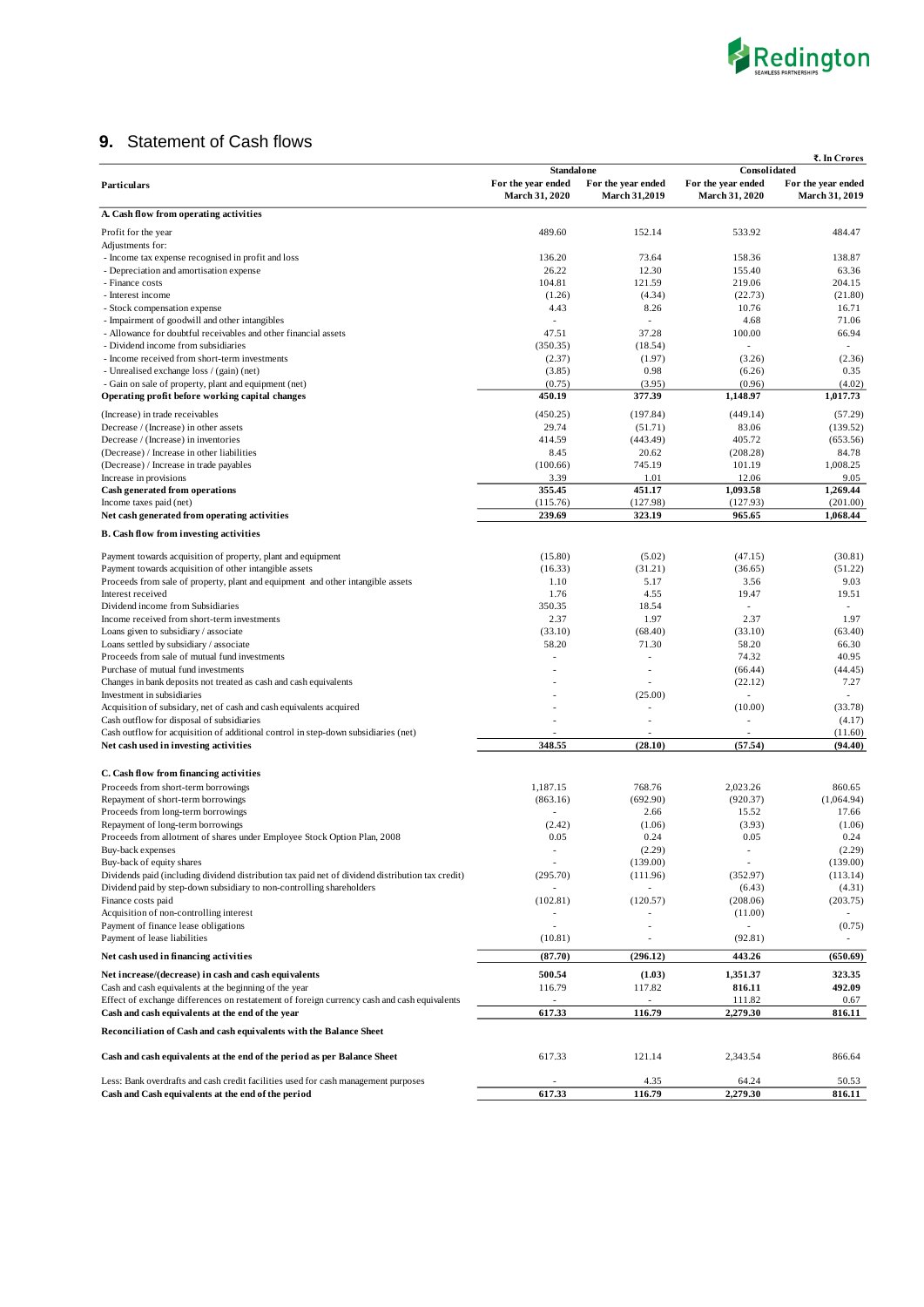

- **10.** During the year ended March 31, 2020, the Company listed its commercial papers in the bourses of BSE and pursuant to such listing below are the details of Redington (India) Limited on a standalone basis pursuant to Regulation 52(4) of the Listing regulations:
	- **a.** Commercial papers ('CPs') issued by the Company are rated CRISIL A1+ & ICRA A1+
	- **b.** The details of previous due date for payment of interest / repayment of principal of CPs are not applicable.
	- **c.** The details of next due date (after March 31, 2020) for payment of interest / repayment of principal along with amount due is given in the below table:

| <b>S. No.</b>  | <b>Series</b>   | <b>ISIN</b>         | <b>Next due</b><br>date for<br>payment<br>Οt<br>interest | <b>Next</b><br>interest<br>amount<br>(₹ in<br>crores) | <b>Next due</b><br>date for<br>repayment<br>Οt<br>principal | <b>Next principal</b><br>redemption<br>amount<br>$(5$ in crores) |
|----------------|-----------------|---------------------|----------------------------------------------------------|-------------------------------------------------------|-------------------------------------------------------------|------------------------------------------------------------------|
|                | RIL/2019-20/085 | INE891D14VD1        | 22-May-20                                                | 1.40                                                  | 22-May-20                                                   | 98.60                                                            |
| 2              | RIL/2019-20/086 | <b>INE891D14VE9</b> | 28-May-20                                                | 1.44                                                  | 28-May-20                                                   | 98.56                                                            |
| 3              | RIL/2019-20/087 | <b>INE891D14VE9</b> | 28-May-20                                                | 1.45                                                  | 28-May-20                                                   | 98.55                                                            |
| $\overline{4}$ | RIL/2019-20/089 | INE891D14VG4        | 05-Jun-20                                                | 1.44                                                  | 05-Jun-20                                                   | 98.56                                                            |

**d.** Other information:

| <b>Particulars</b>                                                 |               | Year ended<br>March 31, 2020 | Year ended<br>March 31, 2019 |  |
|--------------------------------------------------------------------|---------------|------------------------------|------------------------------|--|
| Debt service coverage ratio (no. of times)<br>[refer note (a)]     |               | 3.55                         | 2.70                         |  |
| Interest service coverage ratio (no. of times)<br>[refer note (b)] |               | 3.63                         | 2.70                         |  |
| Debt equity ratio [refer note (c)]                                 |               | 0.48                         | 0.73                         |  |
| Asset cover ratio (no. of times) [refer note (d)]                  |               | 2.54                         | 2.92                         |  |
| Net worth [refer note (e)]                                         | (₹ in crores) | 1,801.79                     | 1,603.94                     |  |
| Capital redemption reserve                                         | (₹ in crores) | 2.22                         | 2.22                         |  |
| Earnings per share (EPS)                                           |               |                              |                              |  |
| (a) Basic EPS                                                      | ′₹)           | 12.58                        | 3.84                         |  |
| (b) Diluted EPS                                                    | ′₹`           | 12.58                        | 3.84                         |  |
| Net profit after tax                                               |               | 489.60                       | 152.14                       |  |

Formulae for calculation of ratios are as follows:

(a) Debt service coverage ratio = (Profit/(loss) before tax – Dividend income + Interest expenses) / (Interest expenses + Repayment of Long term loans during the year)

For the purpose of calculation, loans having original maturity of more than 360 days are considered as Long term loans.

- (b) Interest service coverage ratio = (Profit/(loss) from ordinary activities before tax Dividend income + Interest expenses) / Interest expenses.
- (c) Debt equity ratio = (Total debt Cash and cash equivalents) / (Total equity Investments)
- (d) Asset cover ratio = ((Total assets intangible assets) (Current liabilities Short term debts)) / Total debts

(e) Net worth = Equity share capital  $+$  Other equity